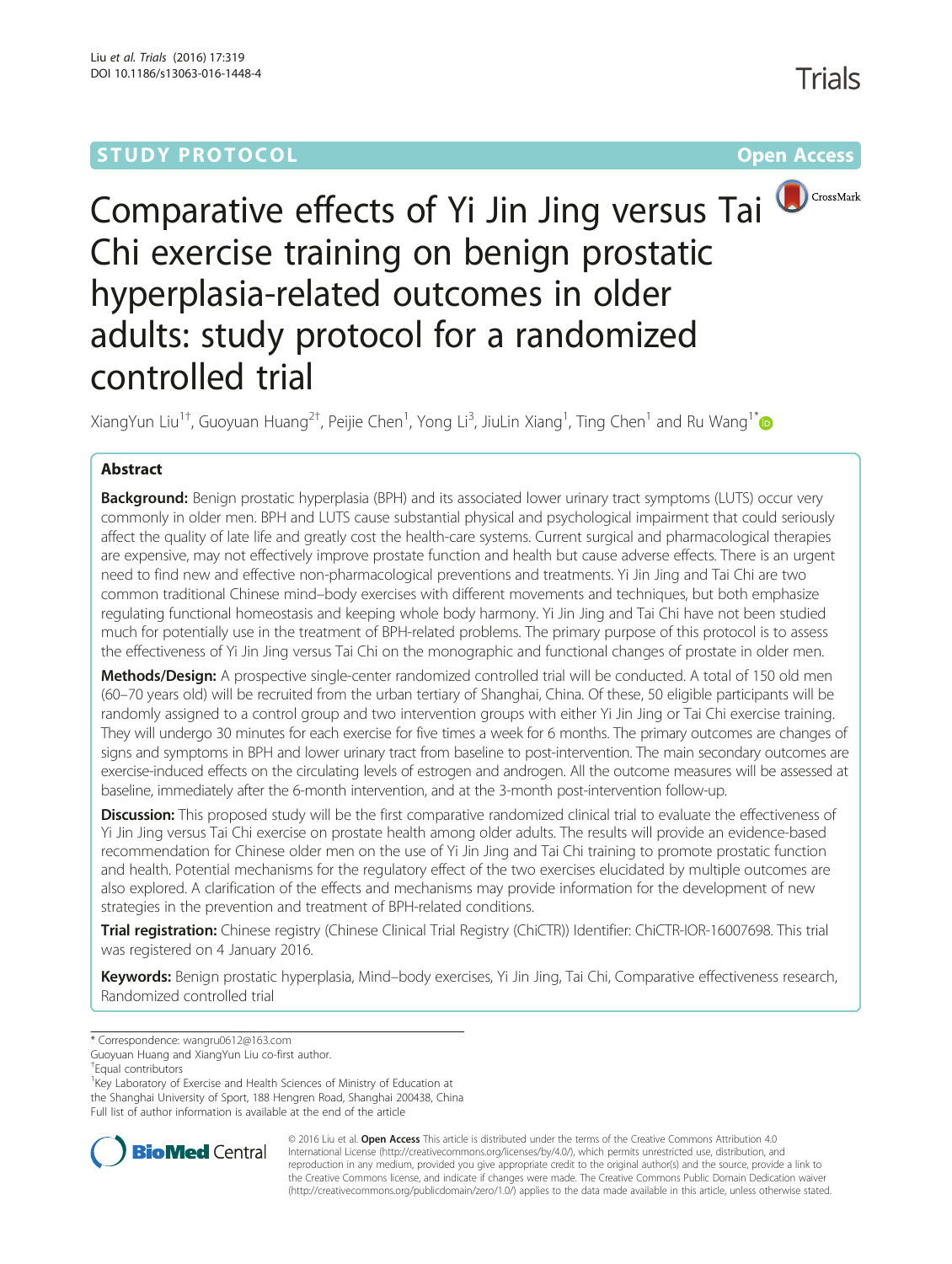## Background

Known as a benign and non-cancerous enlargement of the prostate gland, benign prostatic hyperplasia (BPH) with its associated lower urinary tract symptoms (LUTS) is extremely common among male individuals. The number of BPH patients increases each year and it has become one of the major health concerns. The prevalence of BPH is highly correlated with age and thus, BPH-related conditions occur more commonly among older males [\[1](#page-5-0)–[3](#page-5-0)]. Recent statistics from China, for example, have shown that an estimated 62.9 % of men over the age of 50 have been diagnosed with BPH in Pudong New District of Shanghai. The prevalence of BPH may accelerate with aging, and the incidence can increase to 73.9 % and 84.2 % of older individuals in their seventh and eighth decades, respectively [\[4\]](#page-5-0). BPH interferes with the normal flow of urine and leads to many LUTS, including urinary hesitancy, frequent urination, urgency, thin urine flow, and urinary retention [[5](#page-5-0)–[7\]](#page-5-0). As a result, BPH can greatly affect the patients' physical and mental health and have devastating effects on quality of life, plus there is loss of productivity and increased health-care costs.

Fast emerging as a major public health concern, scientific research on the prevention and treatment of BPH has become critical and has attracted significant attention, particularly for older men. However, the causes of BPH are complex and the overgrowth of the prostate gland is multifaceted involving various factors such as aging, hormones, late activation of cell growth, genetic, and lifestyle elements [[8](#page-5-0), [9](#page-5-0)]. Benefits have been found for current BPH treatment options including medication, minimally invasive therapies, and prostate surgery with continued surveillance [[3](#page-5-0), [10](#page-5-0)]. Unfortunately, current surgical and pharmacological therapies have limitations. For example, the drugs and surgeries are expensive, may not effectively improve prostate function and health, and may carry a hidden cost of significant risk of serious adverse events. Thus, there is an urgent need to find new and effective non-pharmacological preventions and treatments for individuals, especially older adults, with and without BPH and associated LUTS.

Importantly, accumulating evidence indicates that the development and progression of BPH and prostate cancer are closely related to a sedentary lifestyle. For example, the incidence of prostate cancer can be reduced by physical activity (PA) and exercise training [\[11](#page-5-0)–[14\]](#page-6-0). More physically active men have a lower frequency of BPH and associated LUTS [[15](#page-6-0)–[17](#page-6-0)]. Occupational PA is inversely associated with BPH [[18](#page-6-0)]. Exercise can effectively reduce the risks of symptomatic BPH and LUTS [\[19\]](#page-6-0).

As a common and important mind–body (MB) exercise, Tai Chi interventions have been reported as having effective influence on health problems and chronic diseases, including fibromyalgia [\[20](#page-6-0)], type-2 diabetes mellitus [\[21\]](#page-6-0), stroke [[22](#page-6-0)], knee osteoarthritis [\[23\]](#page-6-0), Parkinson's disease [[24](#page-6-0)–[26](#page-6-0)], chronic obstructive pulmonary disease [\[27, 28](#page-6-0)], and BPH

[[29](#page-6-0), [30](#page-6-0)]. There has not, however, been much research on Tai Chi training and BPH with associated LUTS. Only one randomized controlled trial, to our knowledge, has tried studying the topic [\[29\]](#page-6-0). This short-term study suggests that 12-week Tai Chi training may improve LUTS and quality of life in elderly patients with BPH, but the limitations and difficulties encountered in this study elicit a significant need for more prospective clinical trials.

Like Tai Chi, Yi Jin Jing is an attractive traditional Chinese MB exercise that is quickly emerging in China and is getting more and more attention due to its effects on health and physical fitness [[31](#page-6-0)–[33\]](#page-6-0). In recent years, Yi Jin Jing exercise training has been widely applied to improve physical functions, to promote health, and to prevent or treat disease-related conditions and physical disabilities. Some reported benefits of Yi Jin Jing practice include enhanced dynamic nervous response speed [\[34](#page-6-0)]; decreased Quetelet index and improved lung capacity [[35\]](#page-6-0); improved body serum superoxide dismutase activity and decreased serum malondialdehyde (MDA) levels [[36, 37\]](#page-6-0); delaying the decline of intelligence by improving thinking agility, action time, and short-term memory [[38\]](#page-6-0); and improvements of psychological adjustment capability and depression [\[39](#page-6-0)–[41\]](#page-6-0).

To our knowledge, no research has been conducted on Yi Jin Jing training, BPH and its associated LUTS. The preliminary results of our pilot study on rat models presented a three-dimensional relationship between androgen levels and prostate volume [[42](#page-6-0)]. However, the relationship for the role and effect of Yi Jin Jing training in mediating hormone regulation is not known. It is still unclear if this type of exercise provides health benefits that will prevent BPH and is therapeutic for patients with BPH and LUTS. Accordingly, we designed this randomly controlled trial with the specific purpose of investigating the effectiveness of a 6-month Yi Jin Jing exercise program on prostate function and health in older individuals, determining the direction and magnitude of Yi Jin Jing exercise-induced changes (including secretion of the sex hormone androgen and prostate volume), and exploring the molecular mechanisms that mediate these effects of Yi Jin Jing exercise on BPH.

## Methods/Design

## Study design

To examine the effectiveness of the Yi Jin Jing exercise intervention on older adults, compared with Tai Chi training, we designed this study as a single-center repeated-measures randomized controlled clinical trial. Old subjects will be recruited from the community of Shanghai, China. With a 1:1:1 allocation ratio, enrolled eligible volunteers will be randomly assigned to three parallel arms including two intervention groups and a non-intervention control group  $(n = 50$  per group). Participants in the two intervention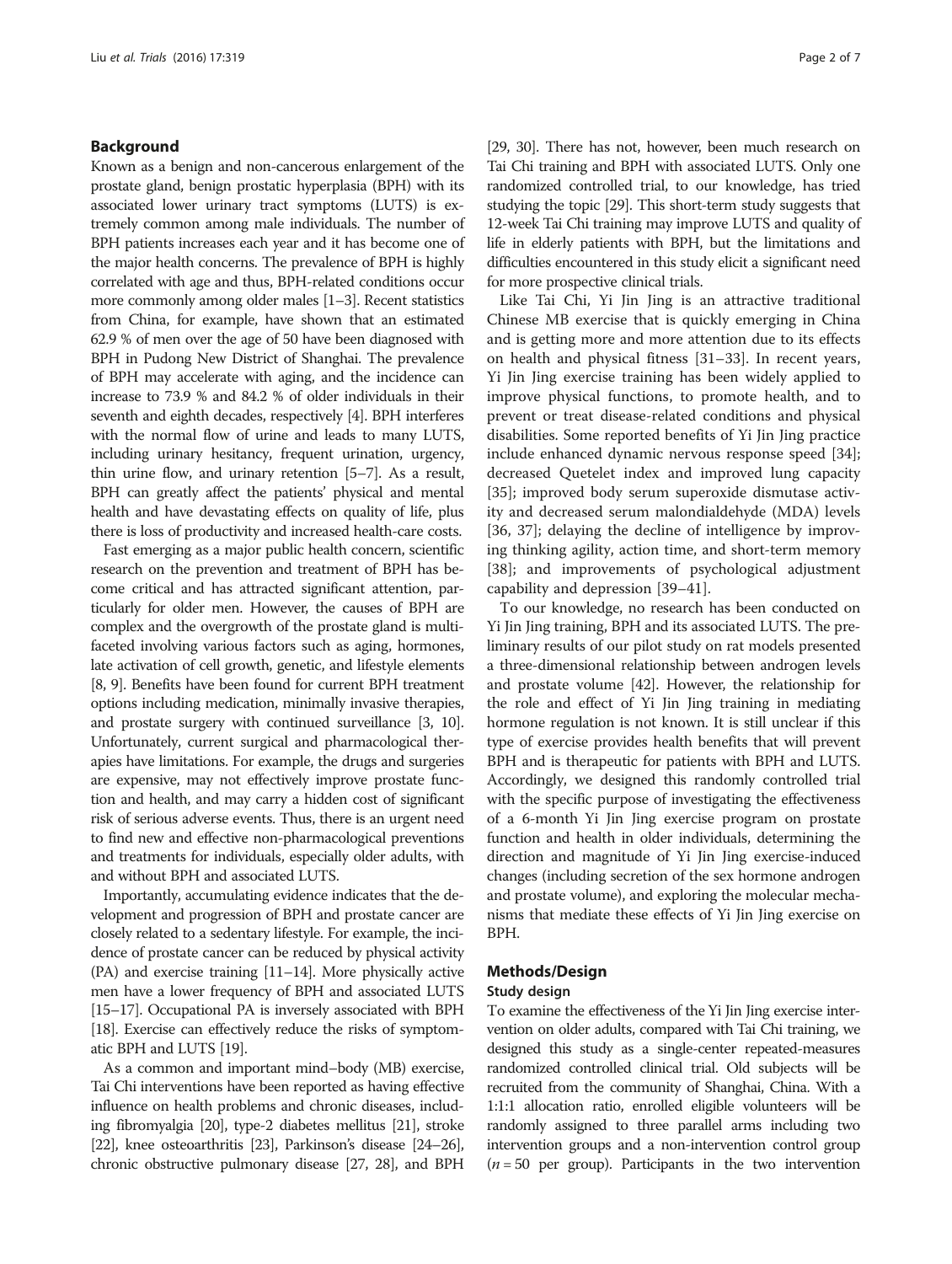groups will train with Yi Jin Jing or Tai Chi exercise continually for 6 months, while the control group will not receive any intervention. Assessments of the primary and secondary outcomes and data analysis will be performed at baseline, immediately after the 6-month intervention, and at the 3 month post-intervention follow-up. All tests and measurements will be conducted by trained professionals who are blinded to the group assignment of subjects and their specific background. The flow of participants through the trial is shown in Fig. 1.

## Sample size

The sample size was estimated using a randomized controlled trial about Tai Chi for LUTS and BPH [\[29\]](#page-6-0) and we expanded the sample size to make it adequate to detect the expected changes of prostate volume. Ultrasound will be used to measure these changes before and immediately after the 6 months of Yi Jin Jing exercise training, and at the 3-month post-intervention follow-up. It is estimated that a sample size of 40 participants per group will be required to observe a similar result with a power of 80 %. Considering a 20 % dropout and exit rate, we will recruit 150 subjects with 50 in each group.

#### Participant recruitment and selection

Participants are recruited by word of mouth, flyers, email lists, organization or club meetings, and other relevant activities from the general population in Shanghai, China. The first step is to use an interview to recruit the potential older individuals who are interested in participation in the research. Potential participants 60–70 years old are invited and screened using a RAND-36 questionnaire [\[43, 44](#page-6-0)]. After completing the questionnaire screening, the interested and eligible participants are asked to attend an information meeting. They are provided with a written informed consent form to be signed and they continue with the further steps, beginning with a more detailed health screening and physical assessment.

### Inclusion criteria

Participants are required to meet all the following criteria:

1. Aged between 60 and 70 years

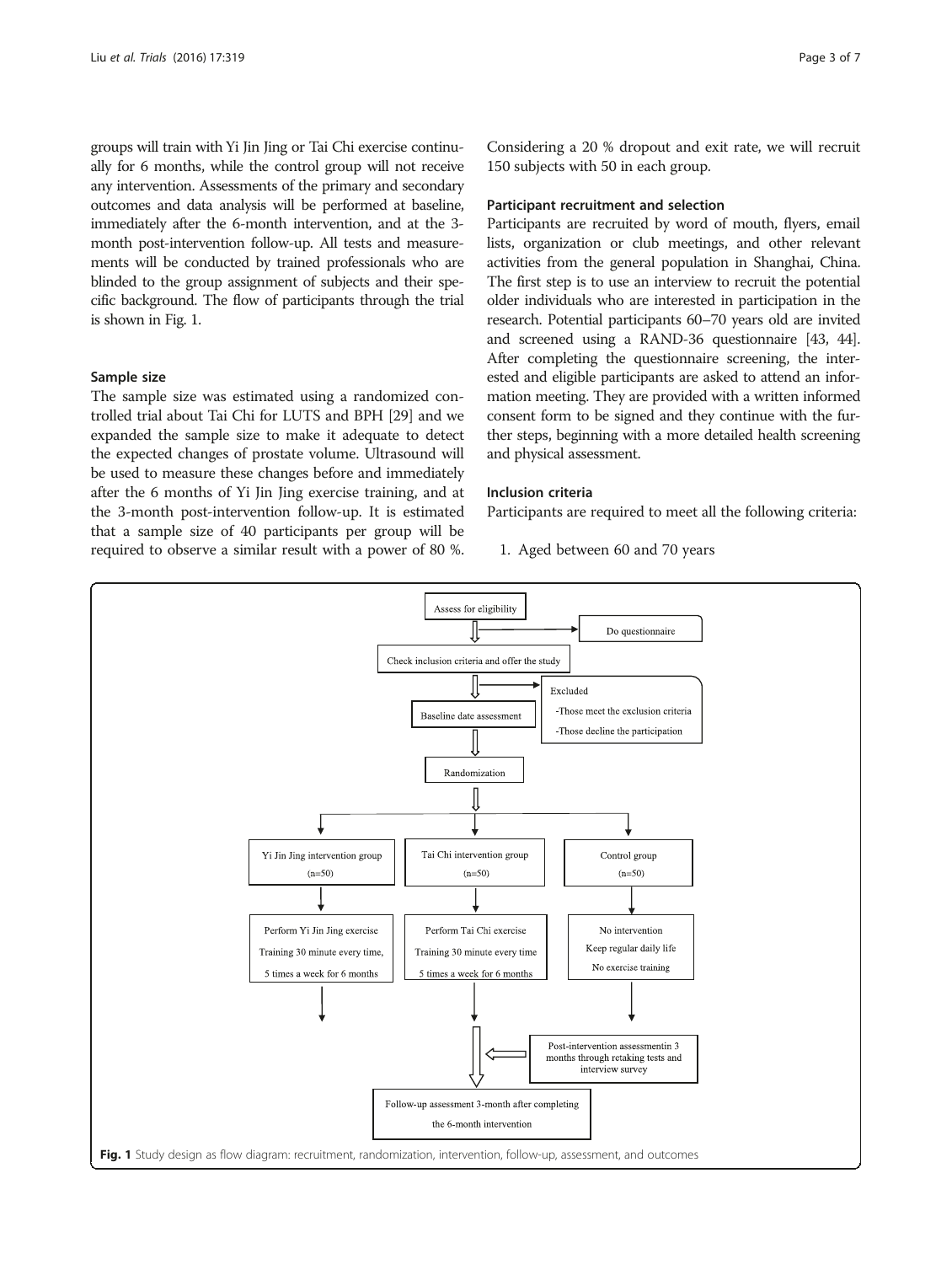- 2. A relatively stable body weight over the past 6 months with a weight change of less than 2 %
- 3. A sedentary lifestyle, not having exercised for the past 3 months, or exercising occasionally less than once a week for 20 min each time
- 4. No Yi Jin Jing and/or Tai Chi training experience for the past 3 months
- 5. Apparently healthy, free of cardiovascular disease, and not being treated with BPH drugs or other therapies during the last 6 months
- 6. Voluntary participation in this research for at least 6 months and provision of written informed consent

## Exclusion criteria

Subjects are excluded for any of the following:

- 1. Signs and symptoms of or having the following diseases (but not limited to these diseases): Crohn's disease, sarcoidosis, chronic diarrhea, heart disease, rheumatoid arthritis, systemic lupus erythematosus, and cancer
- 2. Having taken any relevant drugs in the last 6 months, such as for insulin-dependent diabetes mellitus or antibiotics
- 3. Any conflict with the objectives of this study

## Randomization

After providing written informed consent, eligible participate will be randomly assigned into a control or one of two intervention groups, which have equal numbers of subjects. The randomization procedure will be conducted by an independent statistician using a computerized randomization program. Participants and three principal researchers are aware of the study-group assignments. However, to minimize any potential bias, other study personnel, especially those performing the tests and outcome evaluators or adjudicators, will be blinded to the subjects' intervention allocation.

## Intervention

The subjects in both intervention groups will undergo the Yi Jin Jing or Tai Chi exercise training, respectively, with 30-minute sessions five times a week for 6 months. The control group will keep their regular daily life in normal living conditions without any intervention and/or exercise training. After completing the 6-month treatment sessions, participants in the Yi Jin Jing and Tai Chi groups will be asked to continue with their exercises, while the control participants are encouraged to maintain their usual activities and life. The research team will monitor these participants twice a month with home calls until the 3-month follow-up evaluations. All exercise participants are asked to record their exercise behavior for the 3 months.

All measurements will be conducted for every participant at baseline 2 weeks prior to starting the intervention, after completing the intervention (by retaking the interview surveys and tests in the sixth month), and at the 3 month post-intervention follow-up. Fasting blood samples will be collected in the morning of the testing day. In particular, we will measure prostate volume by ultrasound at baseline, at the end of the 6-month intervention, and additionally at the 3-month post-intervention follow-up. The intervention will be closely supervised by a physician and study personnel to minimize the occurrences of any accident or injury.

## Attrition and compliance

Due to the voluntary nature of the enrollment and that the subjects are older adults, the attrition rates of this study may be low. Considering other factors such as environment, health reasons, or other emergency situations, we expect a general attrition rate of 20 % in this study. Our recruitment plan takes this into account. To maximize compliance, retention in the study and adherence to treatment will be monitored prospectively and routinely throughout the trial.

## Study measurements

A structured interview and surveys will be used for the three groups at pre-intervention, post- intervention, and the follow-up to obtain self-reported outcomes. Although the participants will be aware of their study-group assignments, we will use the same format for interviews and surveys in the three groups to minimize ascertainment bias. Medical records will be obtained for their documentation of events. Whenever researchers become aware of an injury or accident, a standard protocol will be used to obtain information on the event. Demographic data will be collected at baseline. Clinical and laboratory measurements are performed at 2 weeks before starting the 6-month intervention (baseline), 1 week after completing the 6-month intervention, and at the 3-month follow-up. We also plan to compare the effects and outcome changes induced by Yi Jin Jing versus Tai Chi training on BPH.

## Study outcomes

Demographic information of the subjects will be collected, including age, body weight, body composition, resting heart rate, and resting blood pressure. The physical fitness of each subject will be tested and evaluated prior to and post the intervention. The primary outcome will be the exercise-induced changes of:

- 1. Prostate volume, which will be measured using a Madison SA600P portable B ultrasound device
- 2. BPH and LUTS symptoms, which will be measured using the international prostate symptom score (IPSS)
- 3. Urination-related quality of life (Qol) before and after the intervention and at the follow-up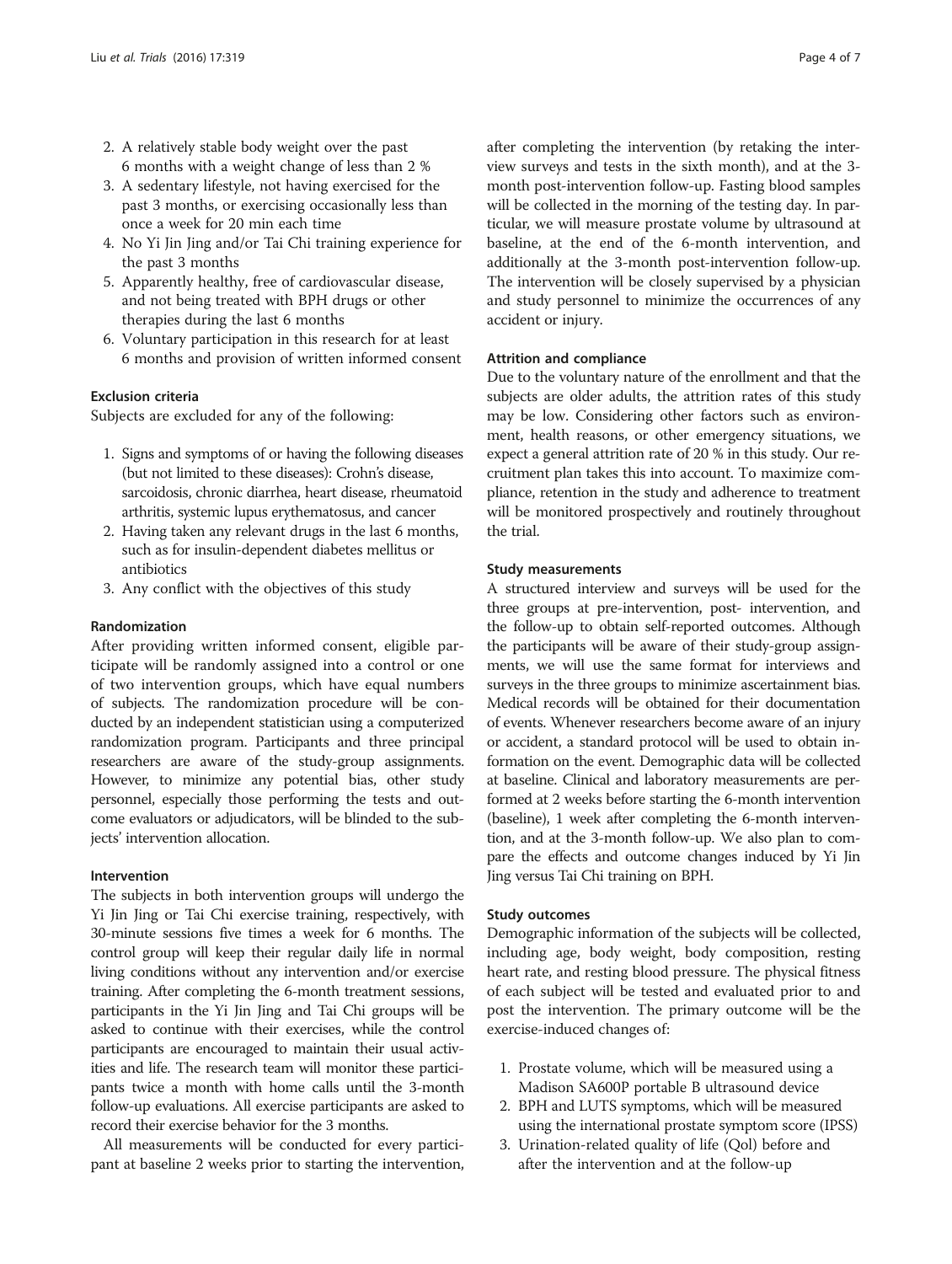IPSS is identical to the American Urology Association (AUA) symptom index, which was developed by AUA in 1991. IPSS and Qol have been translated into many languages and are widely used around the world. The secondary outcomes are the blood chemical analyses of exerciseinduced changes, which will be obtained at baseline, postintervention, and at the 3-month follow-up. They are the circulating levels of fasting blood samples (2 mL, 12-hour fasting) and serum levels of sex hormones including dihydrotestosterone, progesterone, estrogen, testosterone propionate, and androgen, which will be measured using chemiluminescent magnetic enzyme-linked immunoassay systems. All the assessments will be performed in the laboratories of the Exercise Science College at the Shanghai University of Sport.

#### Data management and statistical analysis

The baseline and later data will be collected and recorded after careful checking. Both quantitative and qualitative data, including the volume of the prostate, IPSS, Qol, and the level of sex hormones (dihydrotestosterone, progesterone, estrogen, testosterone propionate, and androgen), will be numerically coded and analyzed on an intention-totreat basis. Participants who withdraw will be treated as having no change from baseline at all times after dropping out. Group differences at baseline will be tested using a two-sample t-test for quantitative data and a chi-square test for qualitative data. Repeated-measures analysis of variance (ANOVA) and Mann-Whitney U test analysis for each of the outcome variables will be conducted to determine the treatment effects in terms of within-group, between groups, and interactive group-by-time modes. Prior to further statistical analysis, parametric assumptions of normality and homoscedasticity for each variable will be checked using standard tests and graphical methods. According to the serum sex hormone test results, we will use MATLAB software to analyze the changes of serum E2/T ratio. This will probably allow us to develop further the fitted equation of the linear regression and create the three-dimensional graphics between the androgen levels and BPH for the changes in the measured scores before and during the Yi Jin Jing and Tai Chi exercise training, immediately on completing the intervention, and the follow-up. All statistical analyses will be performed using the Statistical Package for the Social Sciences (SPSS, Inc., Chicago, Illinois, United States) for Windows version 18.0. Unless otherwise noted, all data will be reported as mean  $\pm$  SD. A level of  $p \le 0.05$  will be used for statistical significance.

## **Discussion**

Current treatments of BPH to improve LUTS are mainly based on surgery and anti-hormone drugs [[45, 46](#page-6-0)]. Unfortunately, these therapies cause a considerable number

of side effects, such as the risk factors associated with prostatic surgery [\[47, 48](#page-6-0)] and the drug-related problems for patients with BPH due to the anti-hormone drugs [[49\]](#page-6-0). These data imply that there are considerable limitations in the surgical treatments and pharmacotherapy. Thus, exploring more effective therapeutic methods as independent and/or supplementary therapeutic modalities is clinically meaningful for the treatment and management BPH and LUTS.

Lifestyle modifications are beneficial for reducing the risk of developing BPH and LUTS [\[8](#page-5-0), [50, 51\]](#page-6-0). PA may provide cost-effective health benefits other than those of pharmacotherapy or surgery for the treatment or rehabilitation of BPH [[10](#page-5-0)–[13](#page-6-0)]. MB exercise as an important approach in complementary and integrated medicine may facilitate the mind's effect on bodily functions and promote health and well-being. Tai Chi is considered to be effective in improving integrative health and has the advantages of being simple, convenient, efficient, and inexpensive, without severe adverse effects. There is very limited research on Tai Chi training and BPH. Although a previous study reported that 12 weeks of Tai Chi training may have an effect in elderly patients with BPH, the intervention failed to prove the hypotheses in terms of the possible mechanisms including improved LUTS of BPH, a decreased resting sympathetic tone in the prostate, and an alteration in the levels of certain hormones [\[29](#page-6-0)]. Accordingly, further prospective investigations are needed to elucidate Tai Chi's effect on BPH and the associated LUTS.

Emerging very quickly in China in recent years, Yi Jin Jing is becoming an attracting MB exercise like Tai Chi. A limited number of studies, though the quality of these studies is questionable, have reported the positive effect of Yi Jin Jing training on improving functional capacity and potentially reducing the incidence of diseases [\[35](#page-6-0)–[38](#page-6-0)]. There has been very limited research in this area, and these crude results were unfortunately observed in nonrandomized controlled trials or the research presented is lacking in quality. These studies have significant limitations, such as methodological issues and small sample sizes. Thus, additional prospective randomized controlled clinical trials with large samples and well-designed strict systematic operation, and high-quality practice are needed to evaluate the effectiveness of Yi Jin Jing exercise on BPH and LUTS in older individuals.

To the best of our knowledge, this is the first study to evaluate the effectiveness of Yi Jin Jing versus Tai Chi training on prostate function and health in a large older population. This trial will determine the effects of a 6-month Yi Jin Jing training program on adaptive changes of the prostate, including anthropometric, physiological, and biochemical parameters, in older men. We will also compare Yi Jin Jing and Tai Chi, as two important MB exercises, regarding their preventive and/or therapeutic benefits on prostate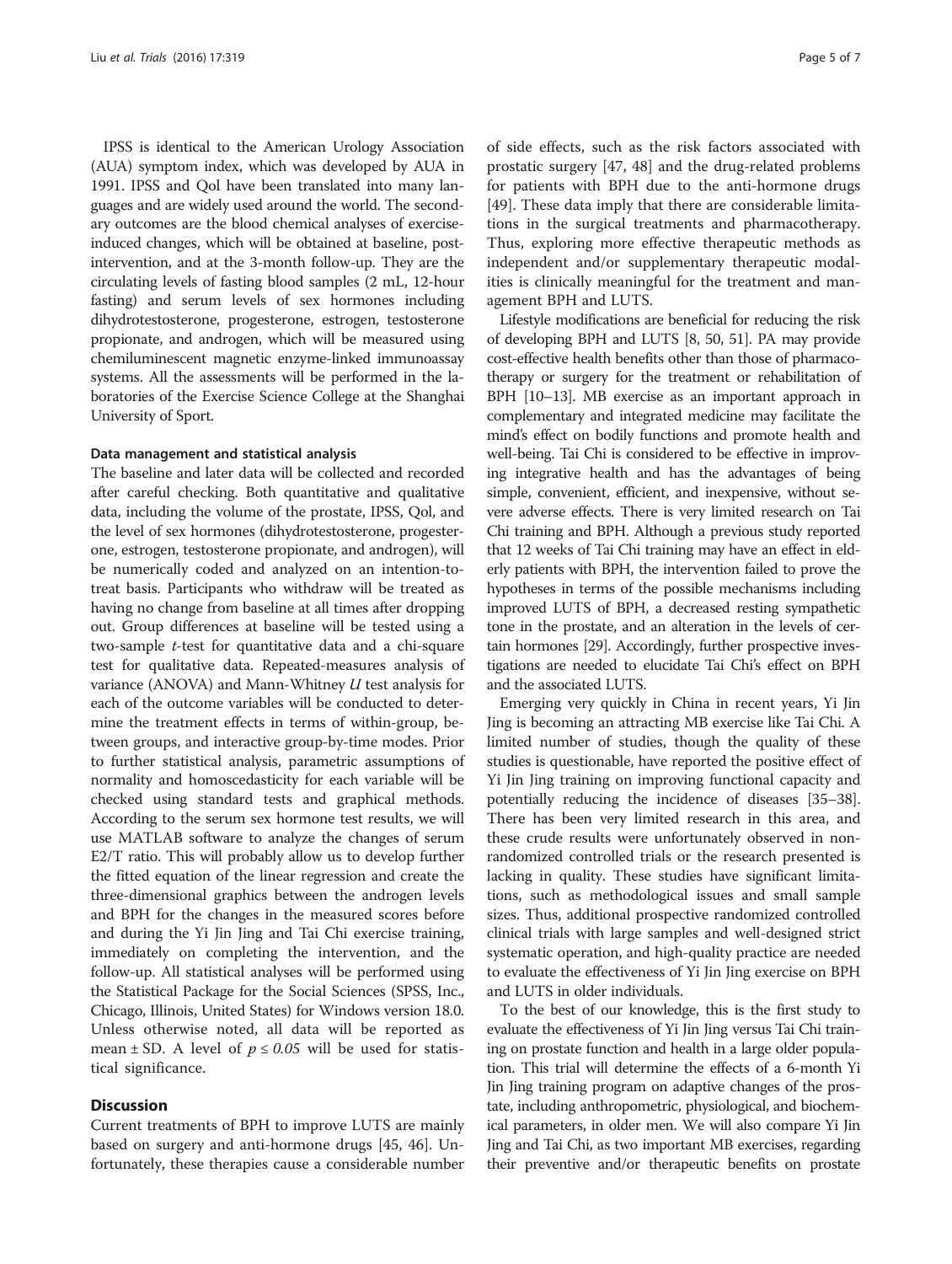<span id="page-5-0"></span>health. This trial will evaluate monographic and functional changes induced in the prostate by Yi Jin Jing and Tai Chi through monitoring a wide spectrum of health indices, including blood pressure, blood serum biochemical test, hematology indices of sex hormones (estradiol, testosterone, double hydrogen, and androgen), and an ultrasound of the prostate. Thus, the measured and analyzed data will allow us to explore possible cellular and molecular mechanisms that mediate these effects of Yi Jin Jing compared to Tai Chi on BPH, such as by examining the corresponding changes in sex hormones levels and through an advanced analysis of the serum  $E_2/T$  ratio, a mathematical simulation of serum  $E_2/T$  ratio, and the prostate viscera coefficient. Importantly, no studies have considered if long-term and short-term interventions of Yi Jin Jing versus Tai Chi exercise have a different role in mediating the hormone regulatory effect on BPH. Accordingly, we are expecting to learn whether participants receiving different periods of supervised Yi Jin Jing and Tai Chi training (12 weeks, 24 weeks, and 36 weeks) have different improvements in the biomarkers measured.

Successful completion of the proposed study will contribute to the evidence-based knowledge of whether Yi Jin Jing and Tai Chi are clinically favorable and preferable as simple, inexpensive, effective, and durable prevention and/ or treatment approaches for the major disabling disease BPH, which incidentally may decrease the economic costs to the health-care system. The results of this study may provide valuable information for the development of new strategies in preventing and/or treating BPH and the associated LUTS and thus, they may have important public health implications for older adults with/without such chronic conditions.

## Trial status

A pilot study involving a small group of mild BPH in old men has been completed at our institution. Recruitment will only begin at future sites once all necessary local approvals have been granted. Baseline measurements will be taken in February 2016, and the 6-month intervention will begin in March 2016. The trial is due to be completed in December 2016.

## Abbreviations

AUA, American Urology Association; BPH, benign prostatic hyperplasia; IPSS, international prostate symptom score; LUTS, lower urinary tract symptoms; MB, mind– body; MDA, malondialdehyde; PA, physical activity; Qol, quality of life

#### Acknowledgements

We thank all of the participants who are dedicating their time to participate in this study. This study is receiving financial support from the Doctoral Program of Higher Education of China (grant STCSM 13490503500 to RW), a Shanghai

Sports Bureau of Science and Technology integrated project plan (Z022), and the Chinese National Natural Science Foundation (81472148).

#### Authors' contributions

RW conceived the study, obtained funding, and provided leadership on all aspects of trial design, implementation, and intervention sessions. XYL and GYH were equal contributors responsible for study design, overseeing study implementation, providing methodological support to coordinators, designing/ overseeing study databases, statistical analyses, and drafting the manuscript. YL and TC performed advanced statistical analyses. PJC, XJL, and JLX participated in recruitment, organizing the intervention materials, and implementing intervention sessions. All authors participated in the revision of the subsequent draft regarding its important intellectual contents. All authors read and approved the final version of the manuscript.

### Competing interests

The authors declare that they have no competing interests.

#### Ethical approval and consent to participate

The study will be conducted according to the guidelines and principles set up by the Declaration of Helsinki [\[45](#page-6-0)]. The study protocol has been approved by the Institutional Review Board at the Shanghai University of Sport (reference number: 2014 Ethics Approval Note 1). Participants in this study are volunteers. None of the measurements or the intervention are known to entail any significant health risk. The study has its own physicians for supervision to ensure the eligibility and safety of all participants. All data will be handled and archived confidentially. The benefits and associated risks of the study will be carefully explained to the subjects. The voluntary nature of participation will be emphasized during an information meeting. Informed consent and assent will be obtained from all participants. Participants will have the option to end their participation at any stage if they so want. Whenever the physician and the principal investigators believe that there are risks of serious adverse events in the study, the trial will be stopped for readjustment. This trial has been registered at the Chinese Clinical Trial Registry.

#### Author details

<sup>1</sup> Key Laboratory of Exercise and Health Sciences of Ministry of Education at the Shanghai University of Sport, 188 Hengren Road, Shanghai 200438, China. <sup>2</sup> Pott College of Science, Engineering & Education, University of Southern Indiana, Evansville, USA. <sup>3</sup>FuDan University, 130 Dongan Road, Shanghai 200032, China.

## Received: 10 January 2016 Accepted: 21 June 2016 Published online: 16 July 2016

#### References

- 1. O'Malley KJ, Dhir R, Nelson JB, Bost J, Lin Y, Wang Z. The expression of androgen-responsive genes is up-regulated in the epithelia of benign prostatic hyperplasia. Prostate. 2009;69:1716–23.
- 2. Paolone DR. Benign prostatic hyperplasia. Clin Geriatr Med. 2010;26:223–39. 3. Sausville J, Naslund M. Benign prostatic hyperplasia and prostate cancer: an
- overview for primary care physicians. Int J Clin Pract. 2010;64:1740–5.
- 4. Shi Q, Jiang N, Wang GZ, Zhao YL, Zhang J, Li J, Gu Y, Xu MQ, Ma J. Epidemiological survey of BPH in men over 50 years old in Pu Dong new area. Chin J Androl. 2006;20:36–8.
- 5. Roehrborn CG. Male lower urinary tract symptoms (LUTS) and benign prostatic hyperplasia (BPH). Med Clin North Am. 2011;95:87–100.
- 6. Oh SJ. Unsolved issues in managing benign prostatic hyperplasia. Korean J Urol. 2013;54:349–50.
- 7. Lepor H. Pathophysiology, epidemiology, and natural history of benign prostatic hyperplasia. Rev Urol. 2004;6 Suppl 9:S3–10.
- 8. Parsons JK. Lifestyle factors, benign prostatic hyperplasia, and lower urinary tract symptoms. Curr Opin Urol. 2011;21:1–4.
- 9. Barnard RJ, Kobayashi N, Aronson WJ. Effect of diet and exercise intervention on the growth of prostate epithelial cells. Prostate Cancer Prostatic Dis. 2008;11:362–6.
- 10. Dhingra N, Bhagwat D. Benign prostatic hyperplasia: an overview of existing treatment. Indian J Pharmacol. 2011;43:6–12.
- 11. Bonn SE, Sjölander A, Lagerros YT, Wiklund F, Stattin P, Holmberg E, Grönberg H, Bälter K. Physical activity and survival among men diagnosed with prostate cancer. Cancer Epidemiol Biomarkers Prev. 2015;24:57–64.